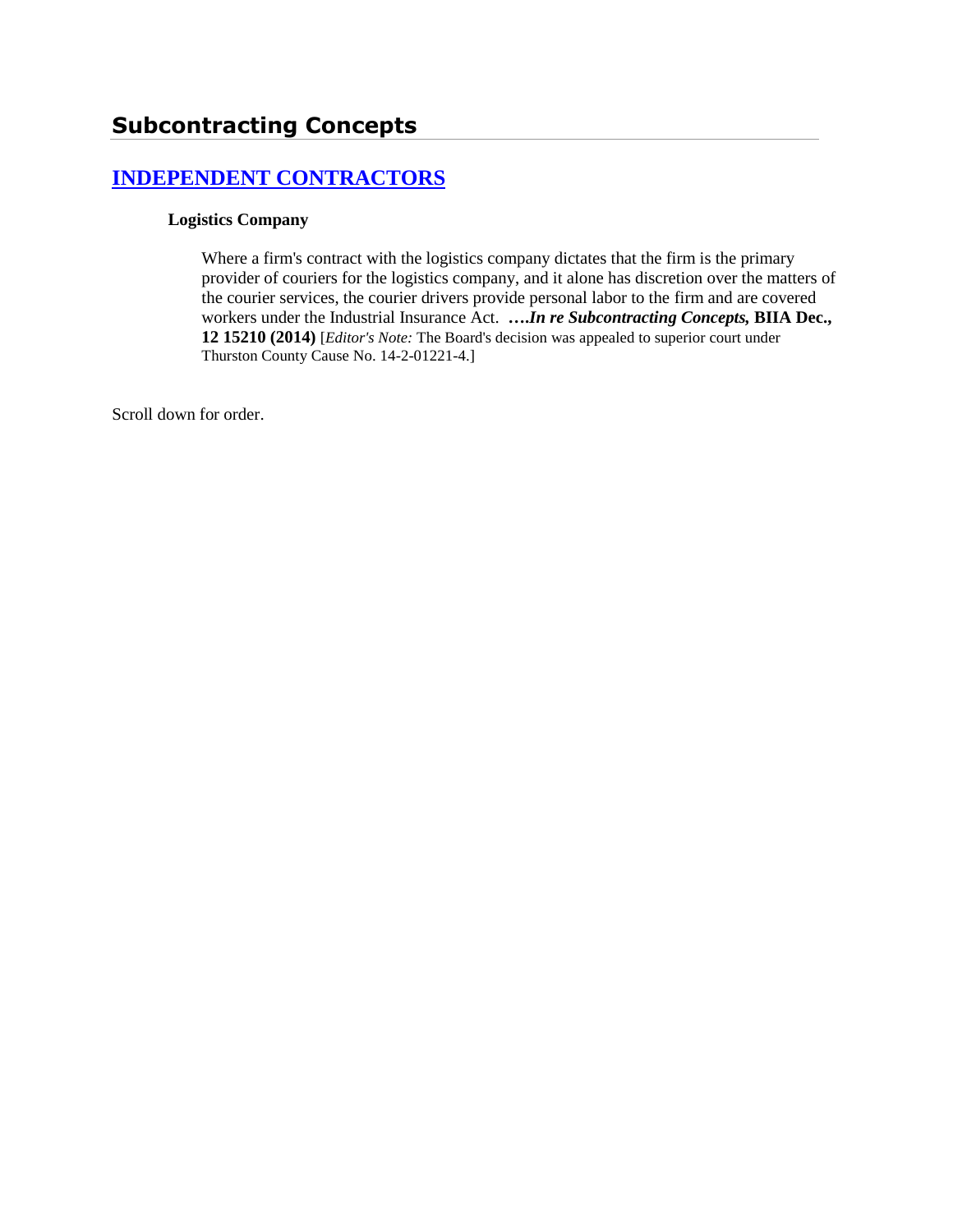## **BEFORE THE BOARD OF INDUSTRIAL INSURANCE APPEALS STATE OF WASHINGTON**

**) )**

**)**

**IN RE: SUBCONTRACTING CONCEPTS LLC**

**DOCKET NO. 12 15210**

### **FIRM NO. 166,698-00 ) DECISION AND ORDER**

APPEARANCES:

Firm, Subcontracting Concepts, Inc., LLC, by AMS Law, P.C., per Aaron K. Owada, and Sean Walsh

Department of Labor and Industries, by Eliezar Eidenbom, Litigation Specialist, and The Office of the Attorney General, per Katy J. Dixon, Assistant

The firm, Subcontracting Concepts, LLC, (SCI) filed an appeal with the Board of Industrial Insurance Appeals on April 27, 2012, from an order of the Department of Labor and Industries dated April 5, 2012. In this order, the Department affirmed its December 23, 2008 Notice and Order of Assessment No. 0477342 in which it assessed \$139,153.54 representing penalties and interest for unpaid taxes; failure to keep records; and being unregistered, for the third and fourth quarters of 2006. The Department order is **AFFIRMED.**

## **DECISION**

As provided by RCW 51.52.104 and RCW 51.52.106, this matter is before the Board for review and decision. The Department filed a timely Petition for Review of a Proposed Decision and Order issued on December 23, 2013, in which the industrial appeals judge reversed and remanded the Department order dated April 5, 2012. Subcontracting Concepts, LLC filed its response on May 7, 2014. Contested issues addressed in this order include the assessment of \$139,153.54 representing penalties and interest for unpaid taxes; failure to keep records; as well as SCI being an unregistered employer for the third and fourth quarters of 2006.

The Board has reviewed the evidentiary rulings in the record of proceedings and finds that no prejudicial error was committed. The rulings are affirmed.

We disagree with the decision proposed by our industrial appeals judge. We grant review to affirm the Department's April 5, 2012 order; finding that the independent contractors subject to the Department audit were covered workers within the meaning of Title 51 RCW (the Act), because the

1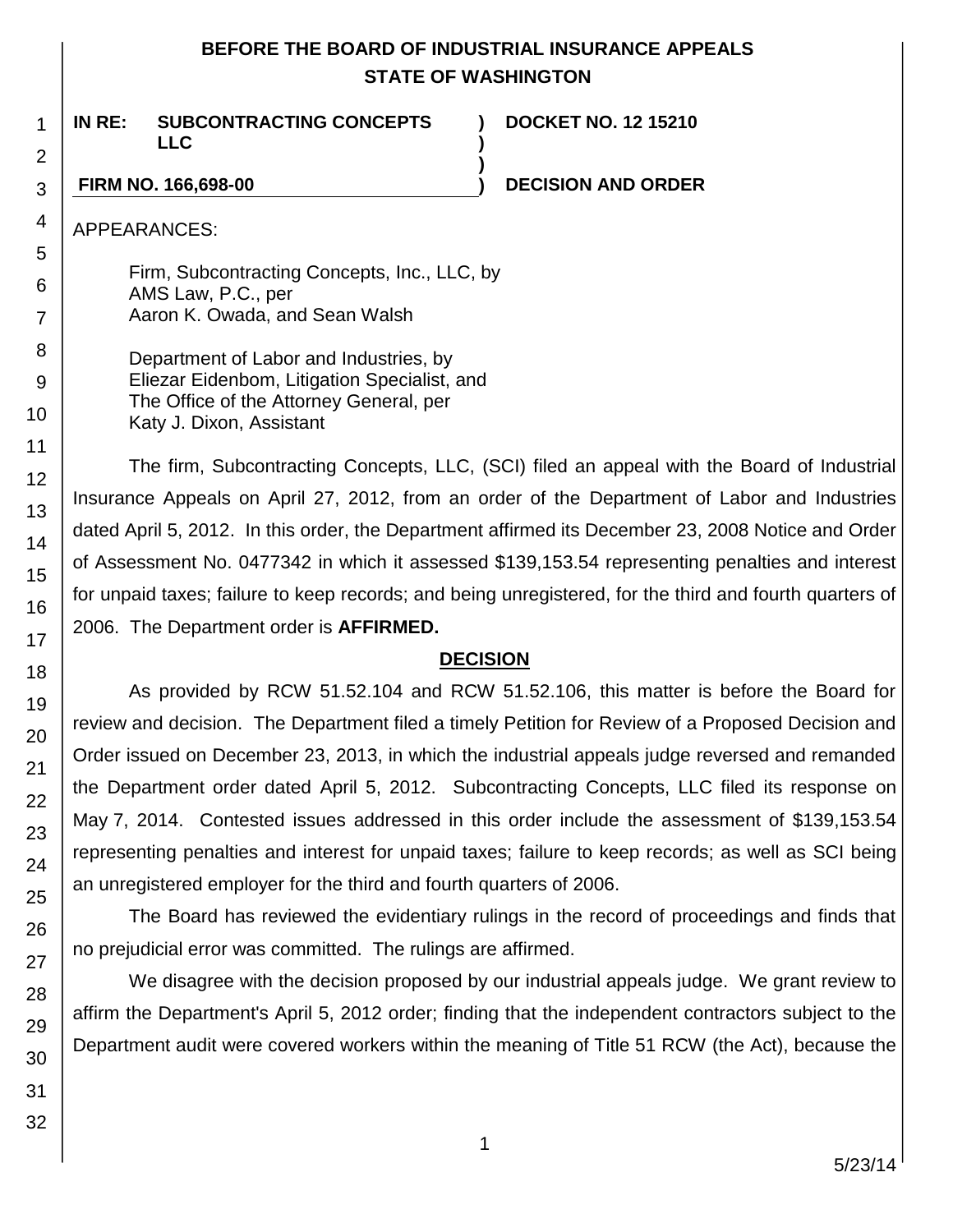1 2 essence of their contracts was for personal labor; and determining that Subcontracting Concepts failed to establish that the identified workers qualified under exceptions set forth in RCW 51.08.195.

3 4 5 The controversies in this appeal include whether SCI is an employer under the Act; and if so, whether the 87 Independent contractors subject to contracts with SCI and identified by the Department audit were covered workers during the relevant period.

6 7 8 9 10 11 12 13 14 15 16 17 18 19 SCI presents itself as a settlement processing company, offering a variety of services to independent contract couriers and logistic companies. Notwithstanding the independent contractor agreements between SCI and the 87 identified couriers, the firm asserts that the couriers did not provide a service for SCI, and that SCI never provided remuneration for work performed by the couriers. SCI argues that it is not an employer as defined by RCW 51.08.070—for lack of either direction or control over the couriers; that it is not an employee leasing entity as defined by WAC 296-17-87306—being limited to providing administrative and referral services, only;<sup>1</sup> that the couriers are excluded under RCW 51.12.020—most being sole proprietors; that the couriers meet the exceptions or exclusions of worker as defined by RCW 51.08.180—essence of contract is not personal labor; that the couriers meet the exceptions or exclusions of worker under RCW 51.08.195—meeting all requirements set forth therein; and that the Department failed to present any evidence contrary to that offered by SCI—realities of situations reflect that the couriers contracted with logistic companies for delivery services and receipt of remuneration, and that SCI only provided services to both logistic companies and the couriers.

20 21 22 23 24 25 26 27 28 Resolution of this matter turns on the two contracts presented for consideration. Exhibit No.7 is the Assignment Agreement between US Dispatch Corporation (a logistic company), and SCI. Although dated October 1, 2003, testimony established that this contract represents the standard agreement between the two entities during the relevant audit period. The contract established SCI as in the business of brokering expedited courier and messenger services, and of managing transportation resources for courier services. The management services provided by SCI include, but are not limited to, "brokering of motorized and manpower services as well as review, verification and payment of transportation invoices received from outside transport vendors." Exhibit No. 7 at 1. In consideration of providing management services, US Dispatch

29

l

<sup>30</sup> 31 32 <sup>1</sup> The employee leasing entity and sole proprietor issues were not adequately litigated and will not be discussed further. Similarly, insofar as we are finding that the Department's assessments are correct, the fines and penalties flow from that determination. That portion of the order under appeal has not been adequately challenged, so there will be no further discussion.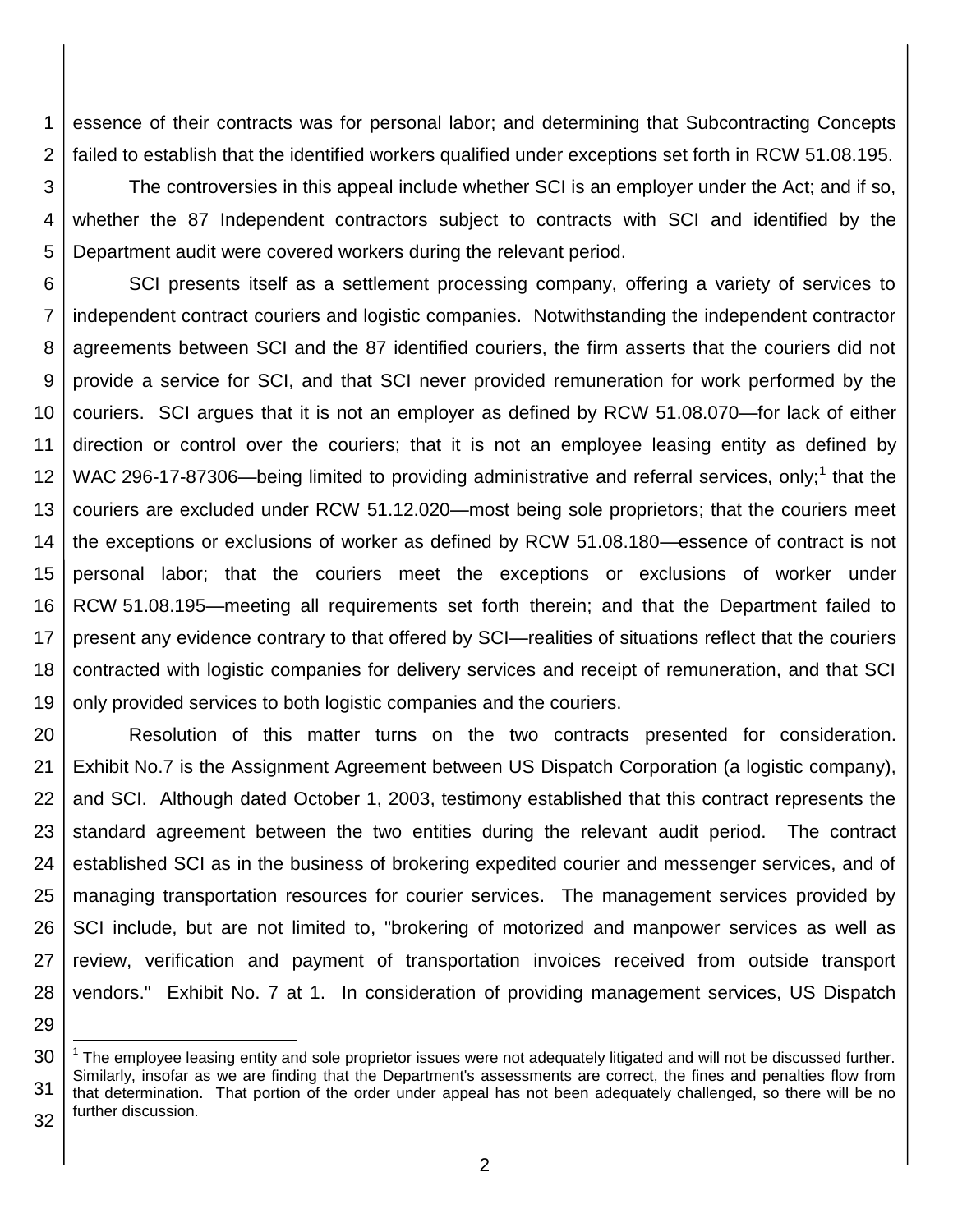1 2 3 4 agreed to use SCI as its primary provider of brokered transportation services and vehicles, as well as the independent contractors to provide such services. In addition, "SCI shall have the discretion to provide the type, nature and quality of management and technical resources, including the use of independent contractors and any vehicle necessary to fulfill its obligations." Exhibit No. 7 at 1.

5 6 7 8 9 10 The SCI/US Dispatch contract allows SCI to invoice the logistic company on a weekly basis for the cost incurred in providing management resource services based on gross revenues generated by the US Dispatch. Additional fees are charged for all disbursements made on behalf of US Dispatch. "The "invoicing shall provide for a cost plus \$2.00 per week per independent contractor management fee." Exhibit No. 7 at 1. We note the cost is not defined with any specificity but appears to be that amount based on gross revenues, as described earlier.

11 12 13 14 The contract continues: "The vehicles, personnel or independent contractors utilized by SCI and provided to the Company shall not be deemed or considered to be owned by, employed by, or the agents of the Company . . .." Exhibit No. 7 at 2. That provision provides a clear understanding that the couriers are associated with SCI rather than the logistic company.

15 16 17 18 19 20 21 Although the contract identified SCI as a broker, the language of the contract dictates that SCI is the primary provider of couriers (personnel) for the logistic company, and it alone has discretion over the nature of the courier services provided. The contract also sets forth the payment requirements from US Dispatch to SCI in an amount based on gross revenues. This provision is inconsistent with testimony suggesting that the only source of income for SCI was the administration fee of the average \$2.00 per settlement check in addition to some minor additional charges to the couriers' accounts for specific bookkeeping type services.

22 23 24 Ultimately, the SCI/US Dispatch contract establishes SCI as much more than a simple settlement services company. Rather, SCI is in the business of providing its couriers (personal labor) to logistic companies.

25 26 27 28 29 30 31 Exhibit No. 6 is an Independent Contractor Owner/Operator Agreement submitted as representing all such contracts between SCI and the various couriers during the relevant audit period. That document establishes in great detail the parties' relationship by defining specific rights and responsibilities in performance of the contract. This contract identifies SCI as being "engaged in the business of brokering courier and messenger delivery services for its customers and furnishing certain administrative services in connection therewith." Exhibit No. 6 at 4. The courier is required to have a vehicle with certain specifications; maintain that vehicle; make that vehicle

32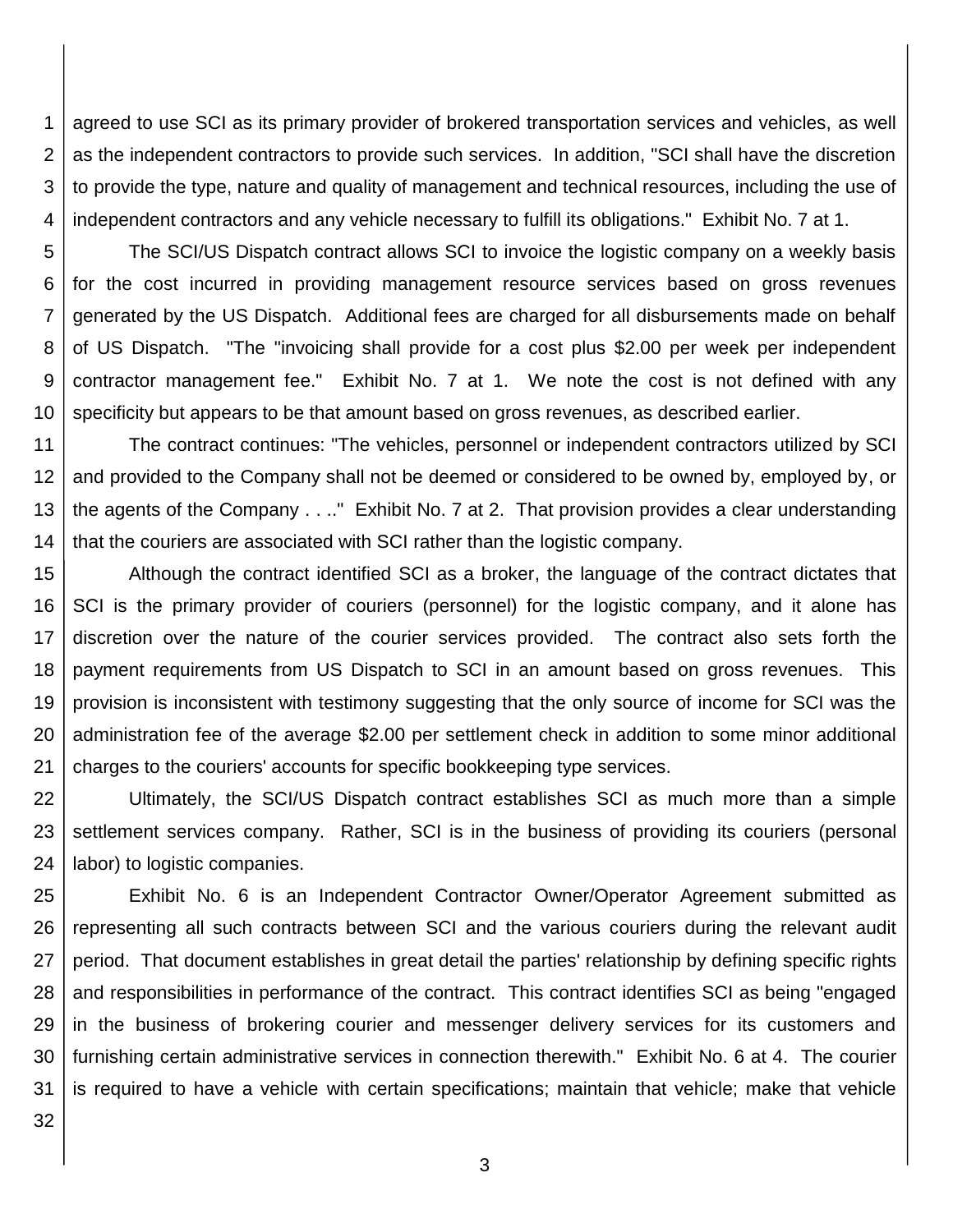1 2 3 4 5 6 7 8 available to SCI; and use that vehicle in connection with the services the Independent Contractor (IC) furnishes to SCI and its customers. The IC is required to provide immediate written notice to SCI and its customers when a vehicle is replaced. "Independent Contractor will be issued an identification card containing the name and/or logo of SCI and/or of the customer of SCI for whom the Independent Contractor is performing services. . .." Exhibit No. 6 at 4. Specific clothing may be required or requested by SCI and/or its customers. In lieu of rendering services directly, the courier may employ drivers in connection with the execution of delivery assignments accepted by the courier so long as the individual meets the qualifications set forth in the contract.

9 10 11 12 13 The contract disavows any employer/employee relationship between the courier SCI, or its customers; sets forth courier responsibilities for payment of various federal and state taxes; required that the courier obtain and keep in force occupational accident or workers' compensation insurance; and other liabilities insurance protecting SCI and its customers. "All . . . insurance shall be in such amounts, with carriers and in such form as acceptable to SCI." Exhibit No. 6 at 5.

14 15 16 17 18 "For each completed delivery, the Independent Contractor shall be paid a fee based on the schedule of rates negotiated and agreed to by SCI and the Independent Contractor." Exhibit No. 6 at 7. On delivery, the courier is required to furnish SCI with all data and paperwork required by SCI and/or its customers. The courier is to then provide a correct and complete invoice to SCI. SCI will pay the IC within 15 days following receipt of the invoice.

19 20 21 22 "SCI has represented to it clients' [*sic*] and to their customers, that an established standard of service that is fully competitive with that offered by their competitors, will be provided." Exhibit No. 6 at 7. The IC acknowledged this standard of service, which includes providing delivery services that meet the requirements of SCI clients.

23 24 25 26 27 The contract does allow a courier to accept or reject an assignment from SCI or its customers, and allows a courier to accept an assignment from any other carrier. The couriers, when possible, must arrange for coverage when not available for their route. Excessive non-availability may result in the route being placed up for bid. On termination of the contract, and for a period of 12 months, the courier is prohibited from soliciting business from an SCI customer.

28 29 30 With the preface that the burden is on SCI to prove that the Department's taxes and penalty assessment are incorrect (*see*, RCW 51.48.131), we begin our analysis by determining SCI's and the couriers' statuses within the Title 51 RCW statutory scheme.

31 32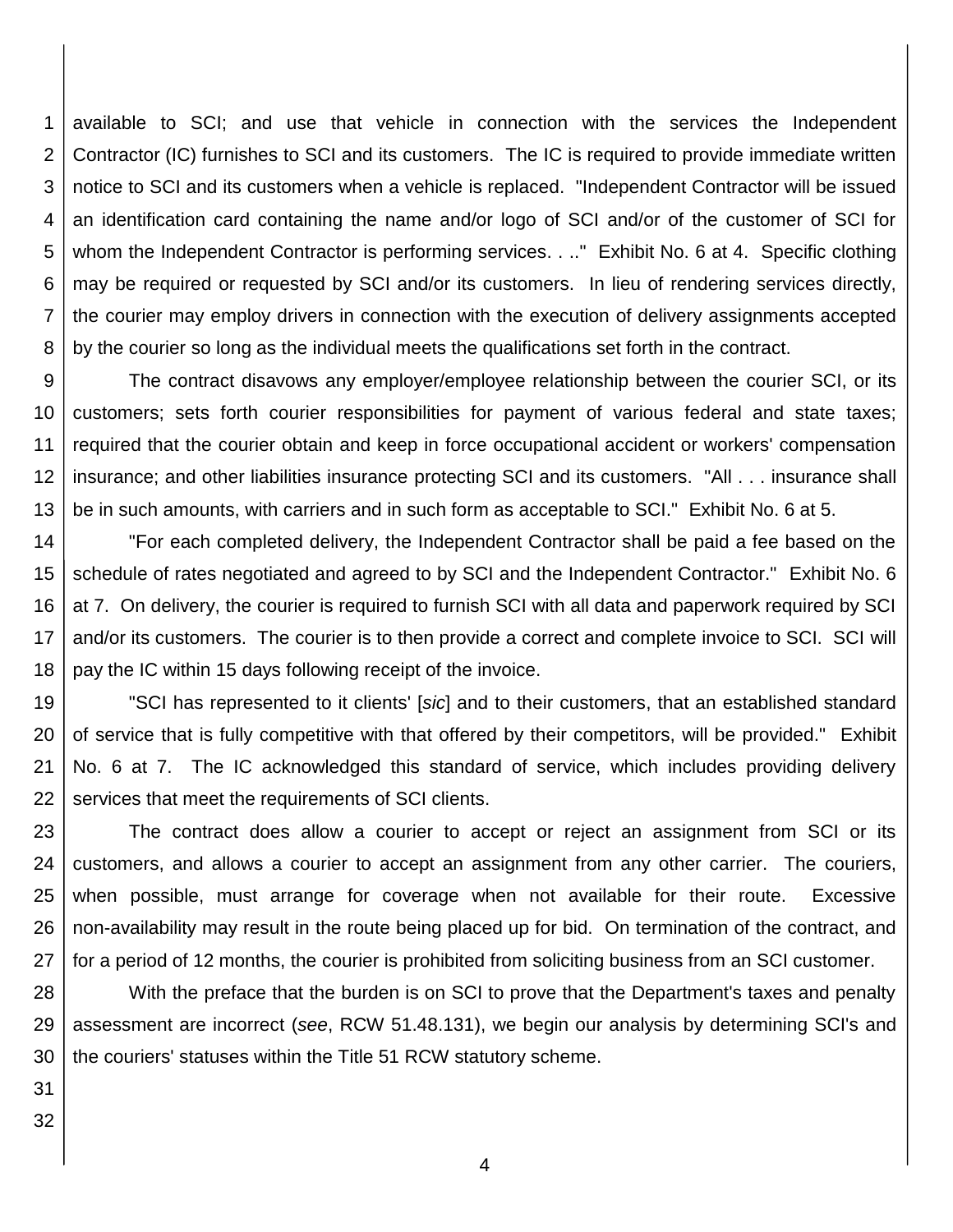#### In Washington,

1

2

3

4

5

6

7

8

9

"Employer" means any person, body of persons, corporate or otherwise, and the legal representatives of a deceased employer, all while engaged in this state in any work covered by the provisions of this title, by way of trade or business, or **who contracts with one or more workers, the essence of which is the personal labor of such worker or workers.** Or as an exception to the definition of employer, persons or entities are not employers when they contract or agree to remunerate the services performed by an individual who meets the tests set forth in subsections (1) through (6) of RCW 51.08.195 or the separate tests set forth in RCW 51.08.181 for work performed that requires registration under chapter 18.27 RCW or licensing under chapter 19.28 RCW.

10 RCW 51.08.070 "Employer" — Exception (emphasis added).

11 12 13 14 15 16 17 18 19 "Worker" means every person in this state who is engaged in the employment of an employer under this title, whether by way of manual labor or otherwise in the course of his or her employment; *also every person in this state who is engaged in the employment of or who is working under an independent contract,* **the essence of which is his or her personal labor for an employer under this title,** whether by way of manual labor or otherwise, in the course of his or her employment, or as an exception to the definition of worker, a person is not a worker if he or she meets the tests set forth in subsections (1) through (6) of RCW 51.08.195 or the separate tests set forth in RCW 51.08.181 for work performed that requires registration under chapter 18.27 RCW or licensing under chapter 19.28 RCW: PROVIDED, That a person is not a worker for the purpose of this title, with respect to his or her activities attendant to operating a truck which he or she owns, and which is leased to a common or contract carrier.

20 RCW 51.08.180: "Workers" - Exceptions. (Emphasis added).

21 22 23 24 There is no dispute that SCI is engaged in work covered under the Act. Similarly, there is no dispute that the couriers are working under an independent contract as evidenced by Exhibit 6. There is a disagreement as to whether the essence of that contract is the worker's personal labor for an employer and/or whether the couriers fall within the exceptions of RCW 51.08.195.

25 26 27 28 29 30 31 The leading case addressing the coverage exemptions for independent contractors is *White v. Department of Labor & Indus.*, 48 Wn.2d 470 (1956). The *Whit*e court set forth a three-part test to determine whether an independent contractor is exempt from coverage. The contractor (1) must of necessity own or supply machinery or equipment as distinguished from the usual hand tools to perform the contract; or (2) obviously could not perform the contract without assistance; or (3) who of necessity or choice employs others to do all or part of the work contracted to perform. *White* at 474. Only one of the three criteria must be satisfied.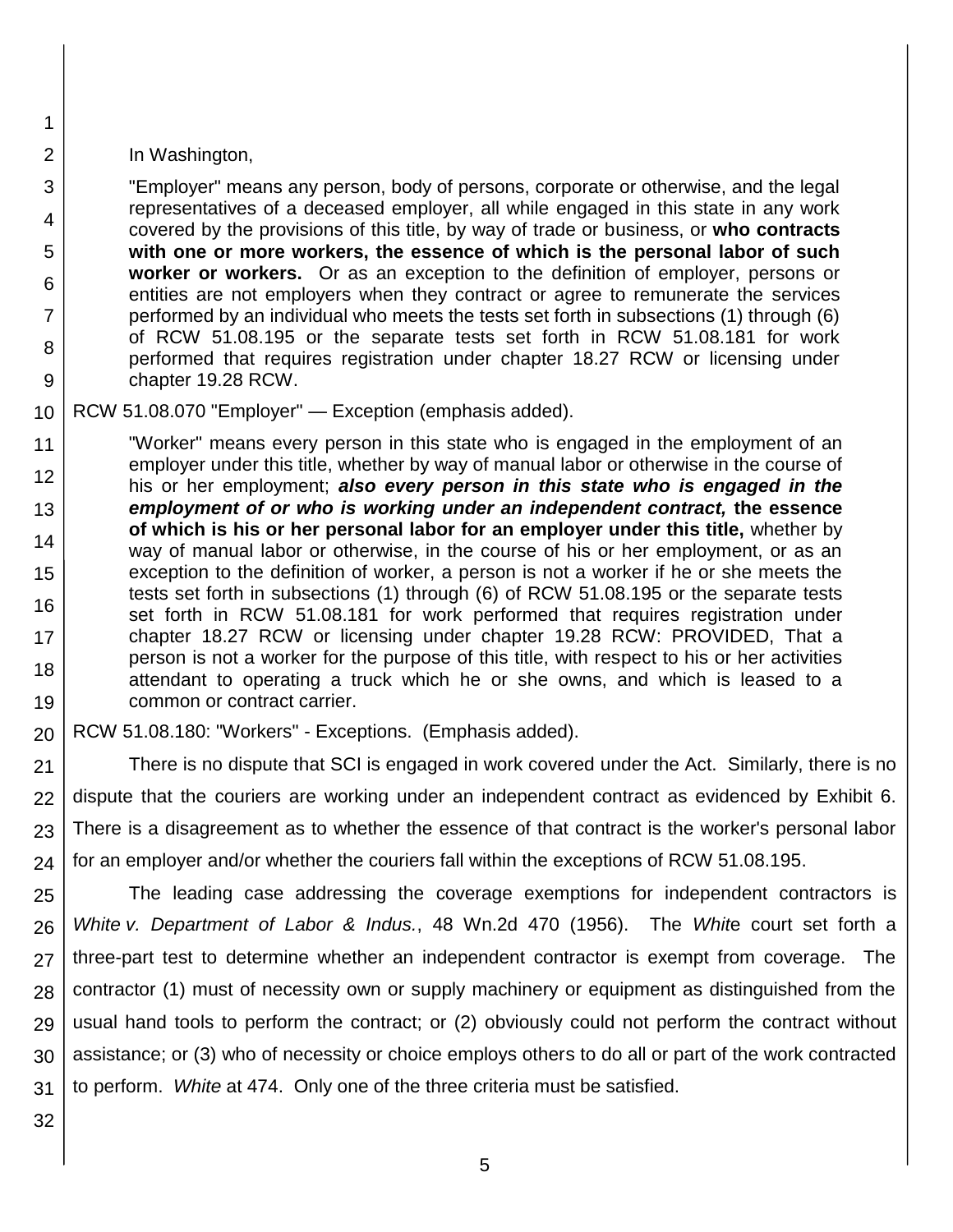1 2 3 4 5 6 7 8 9 10 11 The record in this appeal establishes that the essence of the contracts between SCI and the independent contractor/couriers is for personal labor. This determination is bolstered by the representative contract between SCI and US Dispatch, as well as the SCI/Independent Contractor agreement. Neither contract anticipates the hiring of a vehicle, with the operator being an ancillary component. Nor does either contract anticipate the use of unusual machinery or equipment. In fact, the vehicle requirements are rather minimal (a lockable weather-protected area adequate for transporting/storing cargo), and certainly not unusual. Rather, it is the courier operating an unspecified minimally equipped vehicle that is the object of the contracts. *White* test element (1) is not met. Nor are elements (2) and (3). The courier function requires only one person per vehicle; or, at least, the evidence does not prove otherwise. In addition, there is no support that any of the 87 individuals identified during the audit employed others to fulfill the contract.

12 The analysis now turns to whether the independent contractors, while providing personal

13 labor, fall within the statutory exceptions of RCW 51.08.195, which provides as follows:

17 18

19

20

21 22

23

24

25

26

27

28

29 30

31

32

14 15 16 As an exception to the definition of "employer" under RCW 51.08.070 and the definition of "worker" under RCW 51.08.180, services performed by an individual for remuneration shall not constitute employment subject to this title if it is shown that:

> (1) The individual has been and will continue to be free from control or direction over the performance of the service, both under the contract of service and in fact; and

> (2) The service is either outside the usual course of business for which the service is performed, or the service is performed outside all of the places of business of the enterprise for which the service is performed, or the individual is responsible, both under the contract and in fact, for the costs of the principal place of business from which the service is performed; and

> (3) The individual is customarily engaged in an independently established trade, occupation, profession, or business, of the same nature as that involved in the contract of service, or the individual has a principal place of business for the business the individual is conducting that is eligible for a business deduction for federal income tax purposes; and

> (4) On the effective date of the contract of service, the individual is responsible for filing at the next applicable filing period, both under the contract of service and in fact, a schedule of expenses with the internal revenue service for the type of business the individual is conducting; and

> (5) On the effective date of the contract of service, or within a reasonable period after the effective date of the contract, the individual has established an account with the department of revenue, and other state agencies as required by the particular case, for the business the individual is conducting for the payment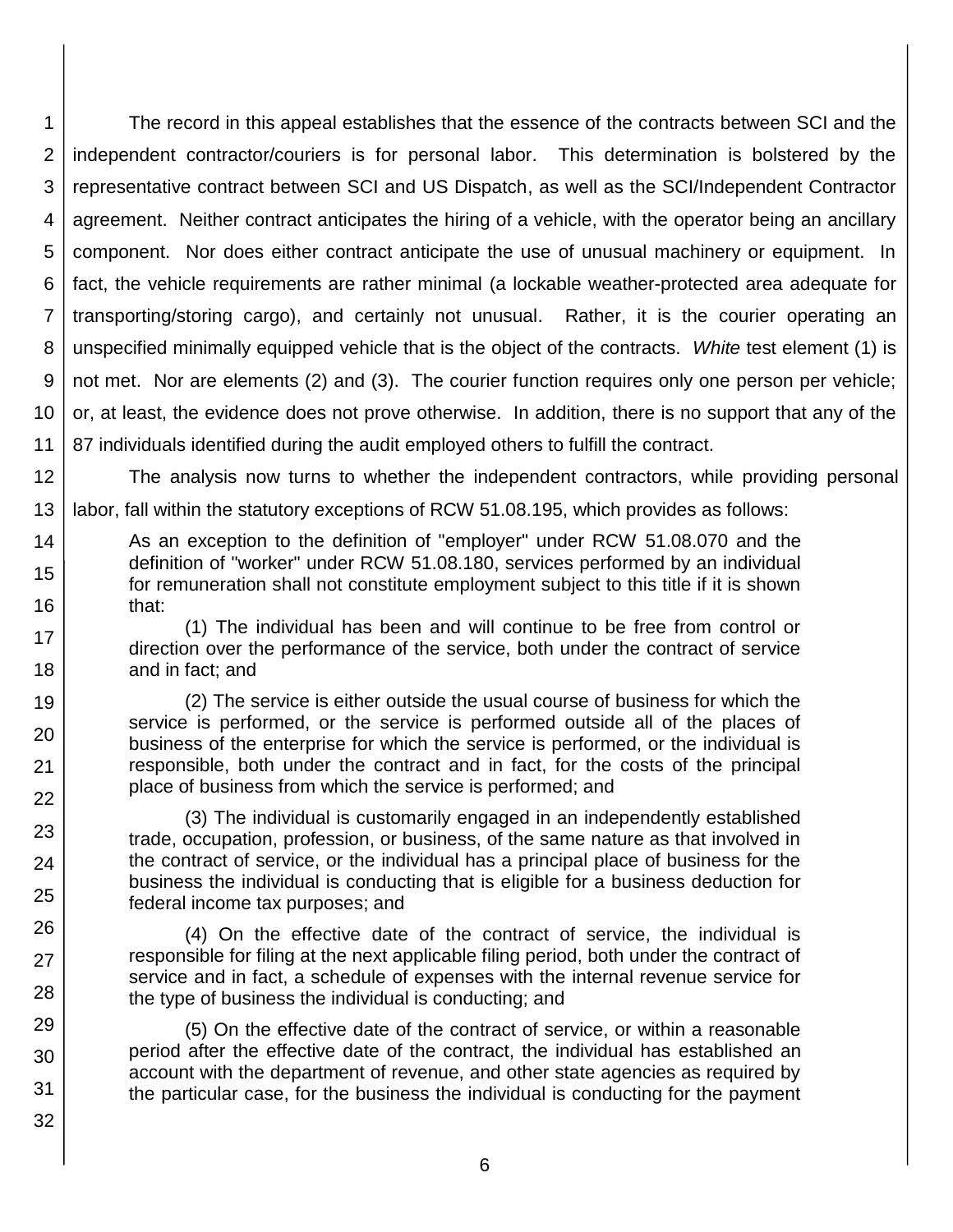of all state taxes normally paid by employers and businesses and has registered for and received a unified business identifier number from the state of Washington; and

(6) On the effective date of the contract of service, the individual is maintaining a separate set of books or records that reflect all items of income and expenses of the business which the individual is conducting.

RCW 51.08.195 - "Employer" and "worker" — Additional exception.

We note the firm's assertion that the couriers do not provide personal labor to SCI for remuneration, a status requirement set forth in the preamble to RCW 51.08.195. As such, SCI is not an employer under the plain language of the statute. However, the contracts establish otherwise. The SCI/US Dispatch contract requires US Dispatch to use couriers provided by SCI. Consideration is established as a portion of gross revenues realized by US Dispatch. Settlement payments flow from US Dispatch through SCI and (for an additional processing fee) to the couriers performing the work. Although there may not be any direct labor for SCI, the couriers' personal labor is performed for the firm's benefit, allowing SCI to fulfill its contractual obligation to the logistic company, US Dispatch. In Washington, personal labor includes both direct labor and labor performed for the firm's benefit. *Dana's Housekeeping v. Department of Labor & Indus*., 76 Wn. App. 600, 608 (1995). We find that the remuneration requirement of RCW 51.08.195 has been satisfied.

Only two individuals subject to the 2006 audit testified in this matter. Their mere assertions as to meeting any specific criteria set forth in RCW 51.08.195 are simply insufficient and not persuasive. We do, however, disagree with the Department's position that Michael Weekly, having kept his business records in a backpack, necessarily disqualifies his exception under subsection (3). Although the six provisions are inclusive in that all must be met, subsection (3) has alternative criteria. Most certainly, a backpack is not a principle place of business eligible for a federal income tax deduction. However, in a broad sense the couriers are engaged in an independently established trade, occupation, profession, or business; thereby fulfilling the subsection (3) requirement. Similarly, we are not persuaded by the Department's argument that Mr. Weekly's failure to pay 2006 taxes to the Washington Department of Revenue necessarily disqualifies him under subsection (5). He simply needs an account through which he is to pay business taxes, not that actual payment of those taxes.

The Department's concern as to Michael Foster's use of his home computer for business purposes, thereby not qualifying for a federal income tax deduction, suffers the same flaw as that of

32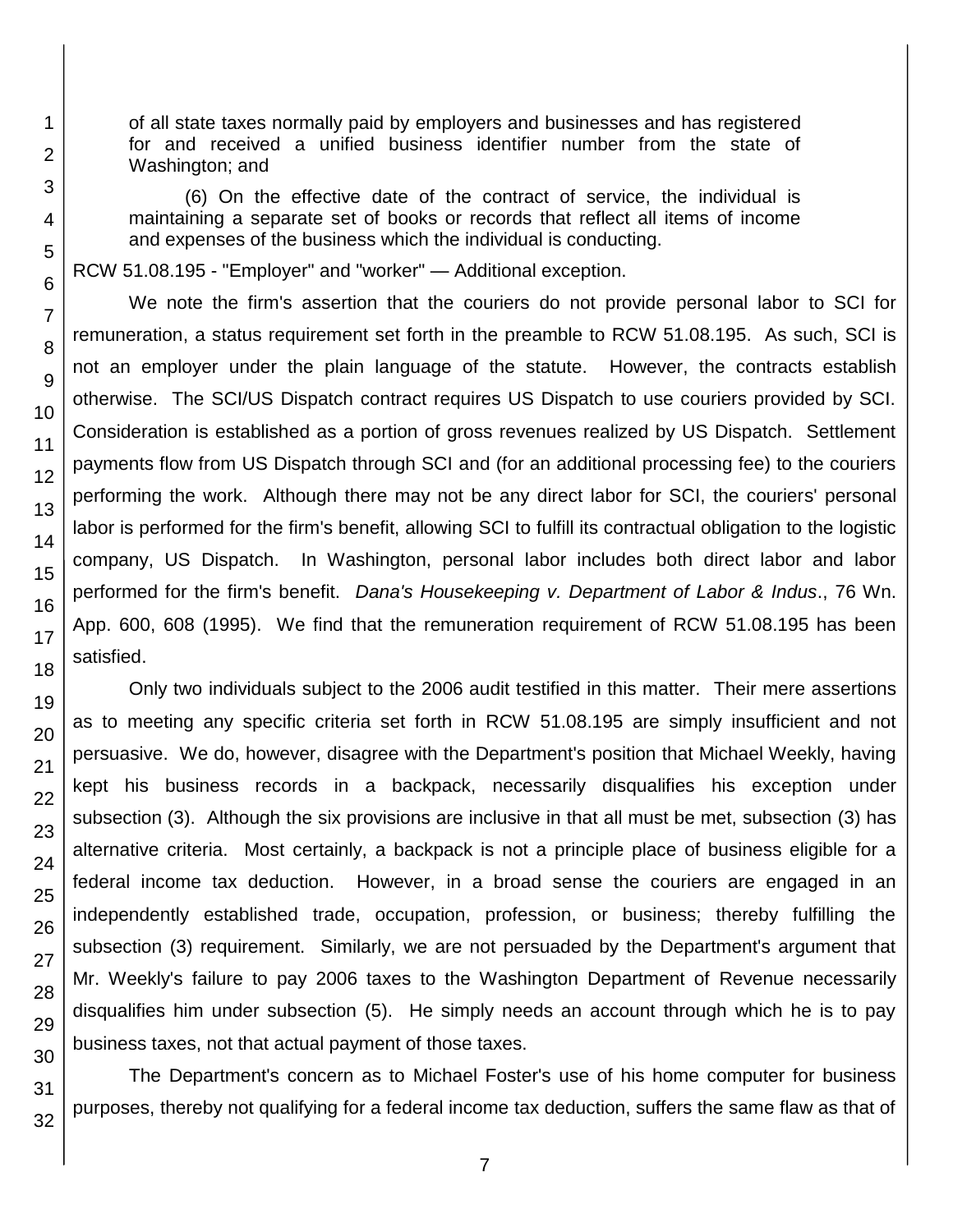- 1 2 3 Mr. Weekly. Mr. Foster, being a courier, is engaged in an independently established trade; occupation; profession; or business—the need of a tax-deductable office is of no further consequence under subsection (3).
- 4 5 With respect to Mr. Weekly, Mr. Foster, and the other 85 couriers subject to the Department audit, we address each of the RCW 51.08.195 criteria,
	- (1) The contracts between SCI and its couriers establish a great amount of control in the performance of their obligations. This provision is not satisfied.
	- (2) The courier services are performed for the benefit of SCI, but outside SCI's places of business. This provision is satisfied.
	- (3) The couriers are engaged in an independently established trade, occupation, profession, or business. This provision is satisfied.
	- (4) Although the Independent Contractor agreement requires that the couriers file all required reports and returns, and pay all Federal, State, and local taxes, there is no specific provision requiring the 87 couriers, on the effective dates of their respective contracts, to file the specified schedule of expenses with the Internal Revenue Service for the type of business the individual is conducting. This provision is not satisfied.
	- (5) There is insufficient proof, if any, that the 87 couriers had established accounts with the Department of Revenue and other state agencies as required during the relevant period. This provision is not satisfied.
	- (6) There is insufficient proof, if any, that the 87 couriers on the effective dates of their respective contracts maintained a separate set of books or records to reflect all items of income and expenses of their businesses. This provision is not satisfied.

Based on the record presented we find that SCI is an employer in the courier business; and its couriers for which there are Independent Contractor agreements are deemed covered workers under the Act because they fail to meet each of the six requirements set forth in RCW 51.08.195. Our decision is consistent with the recently issued Decision and Order in *In re Henry Industries*, Dckt. No. 13 11525 (April 4, 2014).

## **FINDINGS OF FACT**

- 1. On July 11, 2012, an industrial appeals judge certified that the parties agreed to include the Jurisdictional History in the Board record solely for jurisdictional purposes.
- 2. On December 23, 2008, the Department of Labor and Industries issued a Notice and Order of Assessment of Industrial Insurance Taxes to Subcontracting Concepts, LLC, in which it assessed the sum of \$21,750 for records not kept; \$500 for being unregistered; \$47,916.92 for the fourth
- 24 25 26 27 28 29 30 31

6

7

8

9

10

11

12

13

14

15

16

17 18

19

20

21

22

23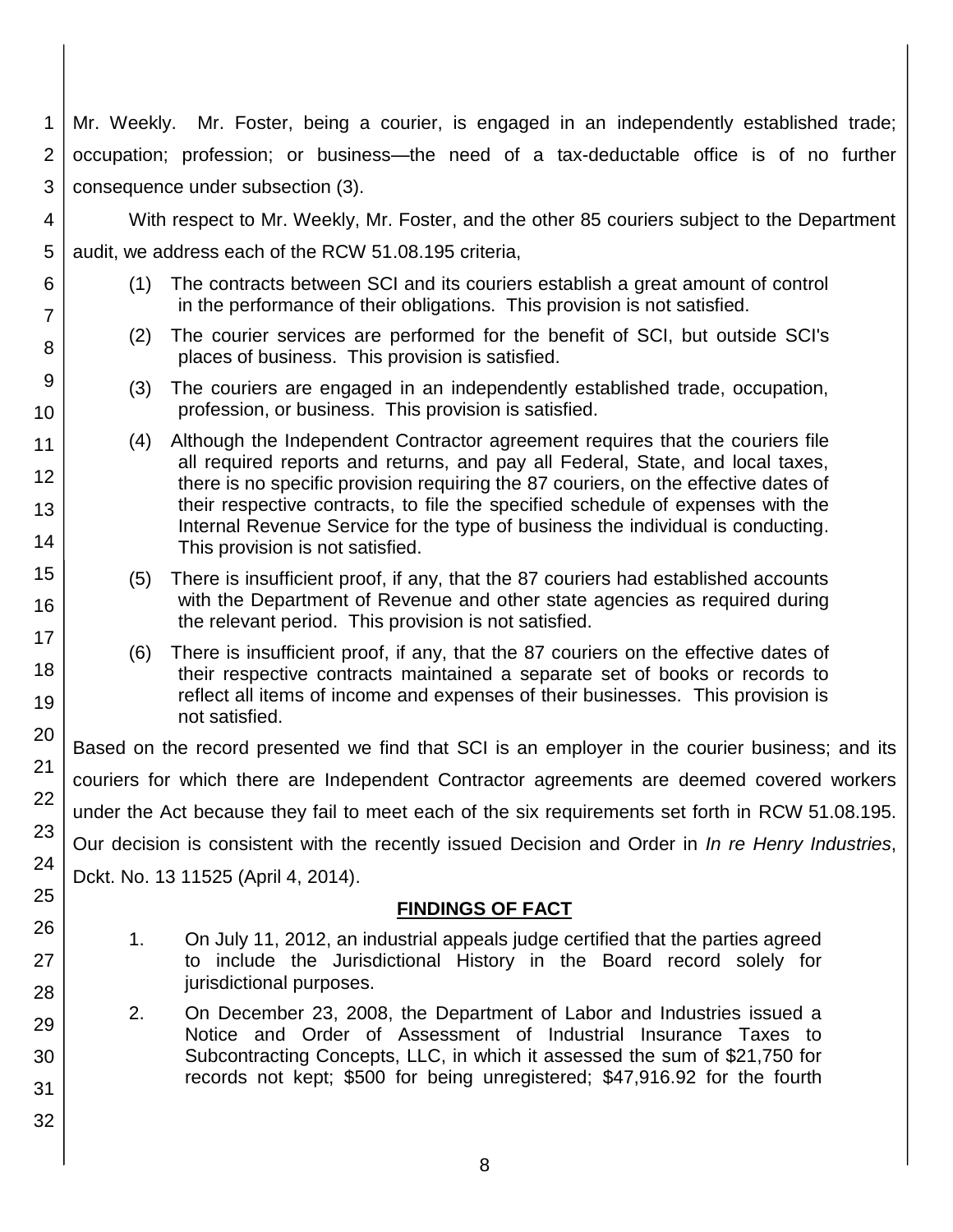quarter of 2006; and \$68,968.62 for the third quarter of 2006. The total assessment was \$139,135.54.

- 3. During the third and fourth quarters of 2006, the essence of the work performed by the Independent Contractor/couriers was personal labor, as dictated by the Subcontracting Concepts, LLC/Independent Contractor agreements, and reflected in the actual performance of those contracts. As such, Subcontracting Concepts, LLC, was an employer as anticipated by RCW 51.08.070, with respect to the personal labor of those courier drivers identified during the Department audit.
- 4. The contracts between SCI and its couriers establish a great amount of control in the performance of their obligations. RCW 51.08.195(1) is not satisfied.
- 5. Although the Independent Contractor agreement requires that the couriers file all required reports and returns, and pay all Federal, State, and local taxes, there is no specific provision requiring the 87 couriers, as of the effective dates of their respective contracts, to file the specified schedule of expenses with the Internal Revenue Service for the type of business the individual is conducting. RCW 51.08.195(4) is not satisfied.
- 6. SCI failed to show that the 87 couriers had established accounts with the Department of Revenue and other state agencies as required during the relevant period. RCW 51.08.195(5) is not satisfied.
- 7. SCI failed to show that the 87 couriers on the effective dates of their respective contracts maintained a separate set of books or records to reflect all items of income and expenses of their businesses. RCW 51.08.195(6) is not satisfied.

## **CONCLUSIONS OF LAW**

- 1. The Board of Industrial Insurance Appeals has jurisdiction over the parties and subject matter in this appeal.
- 2. During the period that included the third and fourth quarters of 2006, the couriers were covered workers of Subcontracting Concepts, LLC, within the meaning of RCW 51.08.180 and RCW 51.08.195.
- 3. The Department order dated April 5, 2012, is correct and is affirmed.

DATED: May 23, 2014.

1

2

3

4

5

6

7

8

9

10

11

12

13

14

15

16

17 18

19

20

21

22

23

24

| 26 | BOARD OF INDUSTRIAL INSURANCE APPEALS |
|----|---------------------------------------|
| 27 |                                       |
| 28 | /s/                                   |
| 29 | DAVID E. THREEDY<br>Chairperson       |
| 30 |                                       |
| 31 | /s/                                   |
| 32 | FRANK E. FENNERTY, JR.<br>Member      |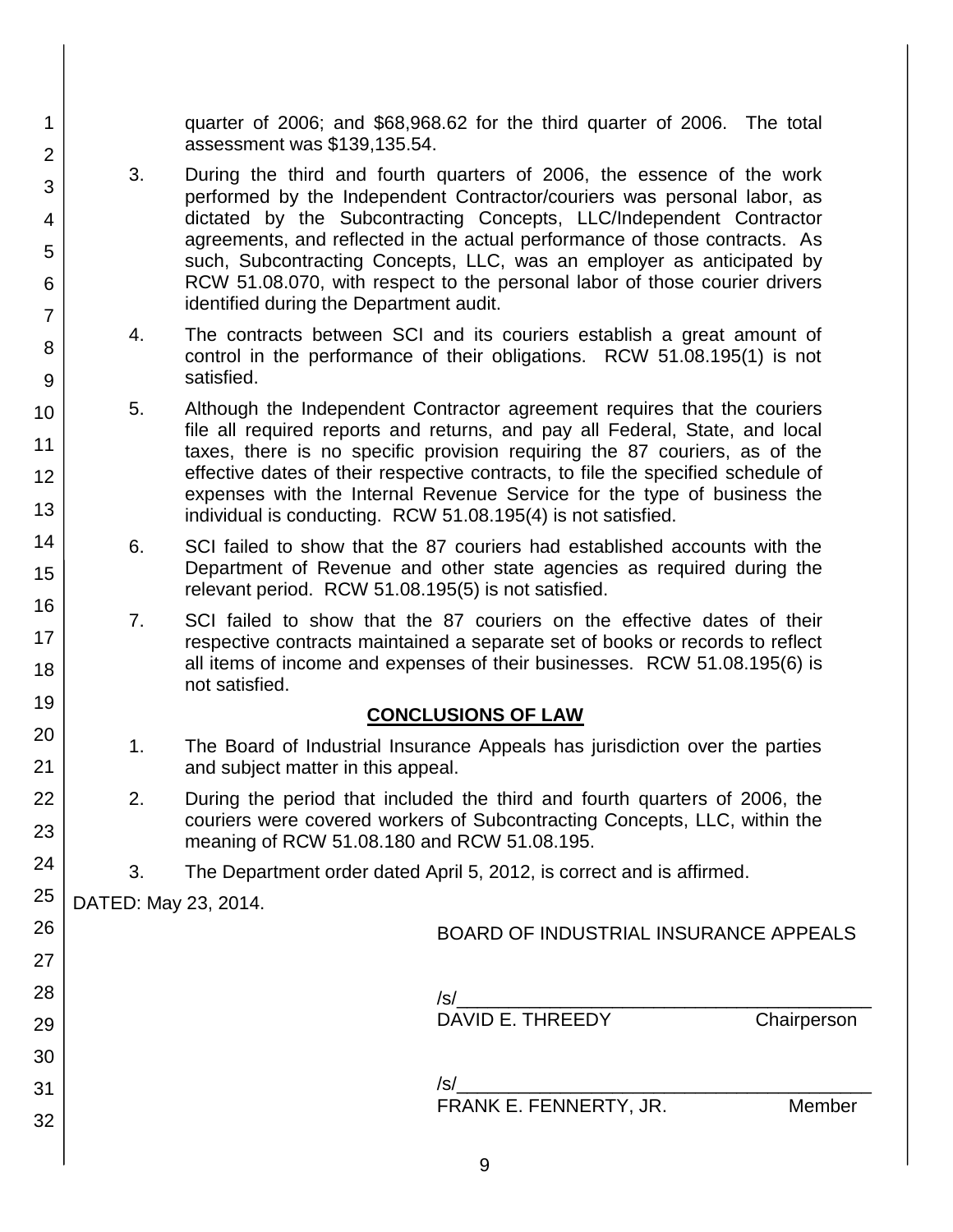#### **DISSENT**

I dissent. The majority relies on the substance of the contracts that represent agreements between Subcontracting Concepts, Inc. (SCI), and the logistic companies; and SCI and the independent contractors subject to the Department's audit. Based on the record presented, I am convinced that SCI is not an employer as defined by the RCW 51.08.070; the independent contractors are not workers as defined by the RCW 51.08.180; that the essence of any contract was not for personal labor; and that SCI has met its burden to establish that the 87 courier/drivers are not subject to premium assessments for the audit period.

The record reflects that for the relevant audit period SCI was in the business of providing client services to logistic companies and independent contractors (courier/drivers), the most significant of which was to process settlement payments from the logistics companies to the courier/drivers. It charged a per check (floating) fee for this service. SCI also provided a number of other services, collecting additional fees should a client opt to participate in the offered occupational accident program. It charged additional fees for administrative services: direct deposit, child support garnishments, and tax levies. SCI provided minimal assistance with respect to tax documents.

At most, and when considering realities of the various relationships as established through testimony, SCI appears to be a bookkeeping-type firm providing an array of services to its clients. It acts as a clearing-house of sorts to connect logistic companies with couriers/drivers, but has no role in contract negotiations between the logistic companies and the individual drivers and no role in the day-to-day business of either. The courier/drivers (delivering packages) are not in the course of the trade, business, or profession of SCI (providing settlement and other services for the logistic industry). For those reasons, even assuming an employer/employee relationship, they would be excluded under RCW 51.12.020 (3).

Ultimately, the actual conduct of the parties<sup>2</sup> establishes that for the relevant period, SCI was not in the courier business and did not agree to remunerate drivers for the performance of their individual duties while fulfilling their separate contracts with logistic companies. Although SCI provided a variety of services for their client drivers and logistic companies, there is simply

l

<sup>2</sup> The Board should consider the "realities of the situation," as instructed by *Department of Labor and Indus., v. Tacoma Yellow Cab Co.*, 31 Wn. App. 117, 124 (1982).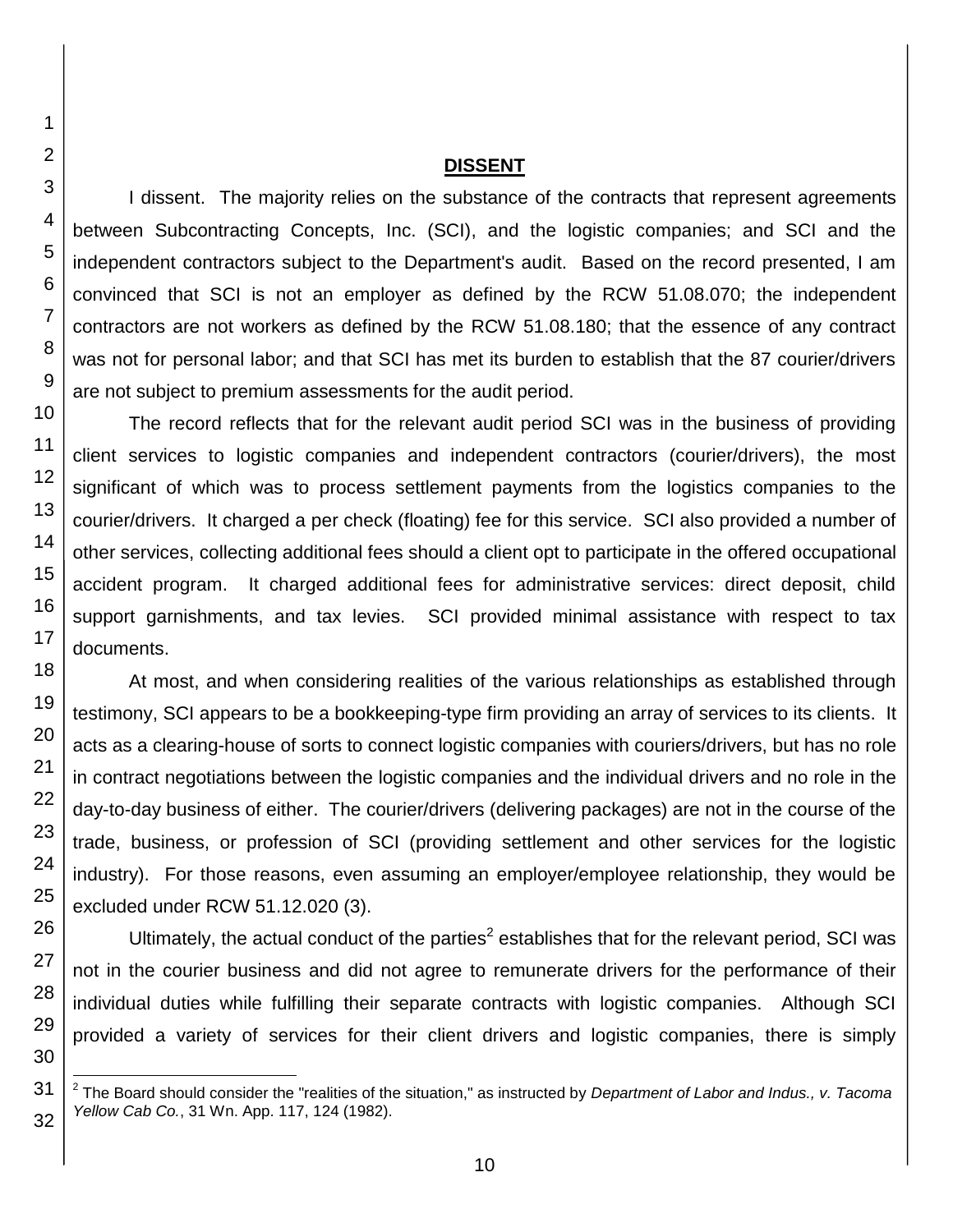1 2 insufficient evidence to establish an employer/employee relationship between SCI and the drivers subject to this audit.

3 4 5 6 7 8 9 10 11 12 13 14 15 I also question the Department's audit procedure and/or process. Apparently, the Department sent out questionnaires to at least the 87 courier/drivers to determine their relationship with SCI. Based on the very few returned responses, the Department determined that all 87 drivers did not meet the requirements of RCW 51.08.180 and RCW 51.08.195. The Department did not adequately identify, if there was even an attempt to do so, any statistical theory to support the extrapolation of information from a few responding drivers and apply it to all 87. But the majority does not appear willing to recognize the reverse: allow the testimony of a few to represent the many. Rather, the firm is charged with the burden of refuting assessments for each of the 87 courier/drivers who had performed services in 2006 (seven years prior to the Board's hearings); assessments that were issued through mere speculation. Locating all 87 independent contractors and requiring each to testify at the Board is an unreasonable burden when considering the Department's casual ability to issue broad-brush assessments without sufficient facts to support the same.

16 17 18 19 20 21 22 Once again, I am in opposition to the majority's decision as it pertains to independent contractors and the use of vehicles in the performance of the respective contracts for delivery services. My most recent dissent was to the decision in *In re Henry Industries, Inc.*, Dckt. No. 13 11525 (April 4, 2014). *Henry Industries* contracted with drivers for the sole purpose of delivering pharmaceuticals. Those contracts could not be satisfied without the use of specialized equipment—an automobile. In other words, there would be no contract if the independent contractor did not have a vehicle.

23 24 25 26 27 28 29 The *Henry Industries* decision was somewhat problematic when considering the Board's earlier decision in *In re Yellow Book Sales & Distribution Company, Inc.*, Dckt. No. 10 11146 (March 30, 2011). In that case, the Board correctly determined that the independent contractors delivering telephone books "of necessity had to own or supply machinery in the form of a car, pickup, or other motorized machine in order to accomplish their delivery." I find no distinction between the delivery of pharmaceuticals and the delivery of telephone books, when the facts establish that both require the use of a motorized vehicle.

30 31 Turning to Subcontracting Concepts, LLC, I find no distinction between the delivery of telephone books (*Yellow Book Sales*) and the delivery of packages for logistic companies. Each

32